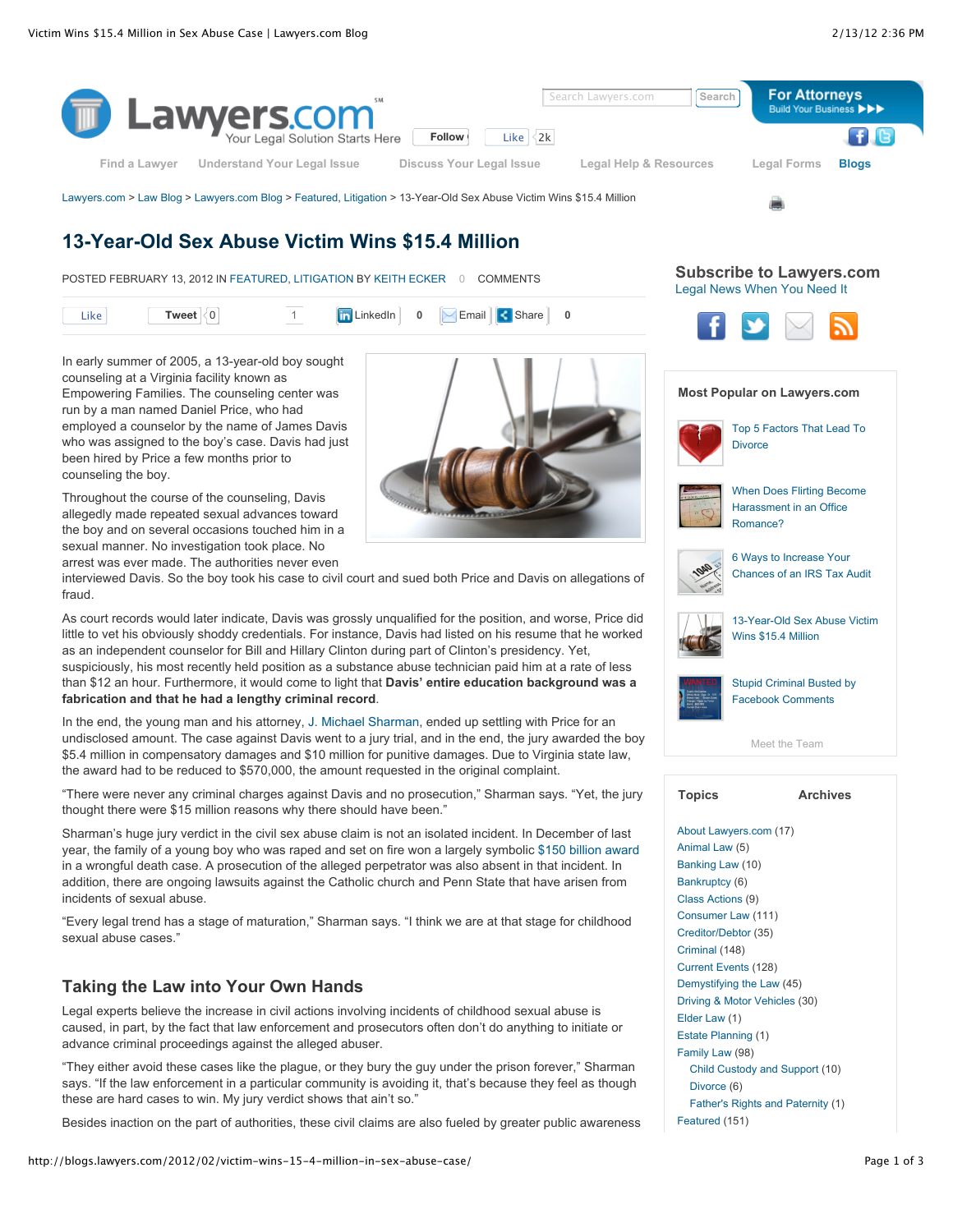of sexual abuse issues and its long-term affects on victims. According to statistics, 1 in 4 girls and 1 in 6 boys will have experienced an episode of sexual abuse by age 18. This means the majority of people either know someone who has been sexually abused or were abused themselves.

"I think people are becoming more aware that sexual abuse is a life-changing event for these victims," says attorney Jonathan Rosenfeld. "I do think there is a little more sympathy and acceptance than there has been in the past."

## **Suing for Sex Abuse**

Although public sentiment has shifted, winning a civil sex abuse claim can still be problematic. First, there is no civil statute that directly addresses sex abuse. Instead, these cases often rely on allegations of fraud or negligence on the part of the abuser's employer.

"A lot of times these are negligent supervision type cases," Rosenfeld says. "Sometimes we see a situation where an employee at a facility or a school may have had complaints against him before. The allegation is that the employer knew or should have known of the person's propensities, and yet the employer failed to act."

In addition, because the effects of sexual abuse are often psychological, it is difficult to quantify damages in a case. In Sharman's lawsuit, he relied on a previous sexual abuse case within his jurisdiction to come up with his figure of \$570,000.



"In Virginia, the amount you are suing for has to have some basis," Sharman says. "At the time we sued, the highest verdict we could find for a touching sexual assault was under \$300,000 in the state, so that's where I got my figure."

Rosenfeld says he will often help his clients get counseling and that these counselors can actually help serve as expert witnesses to establish damages.

"We frequently use these counselors as damages witnesses to help not just bolster the case but to solidify and articulate what is going on in terms of the victims' behavior and how the abuse has impacted them."

Another issue unique to these sexual abuse lawsuits is the timing of the filing. If the victim is still a minor, a parent or guardian may sue on his or her behalf. But oftentimes individuals don't realize abuse has occurred or don't realize the impact the abuse has had on their lives until much later. Other times, victims have to wait years to muster the courage to come forward. This can create problems depending on the state's statute of limitations.

"Courts have begun to take a more restrictive approach to statutes of limitations in these cases," Rosenfeld says. "The statute of limitations usually begins at the revelation by the victim that abuse has occurred."

Finally, there are currently few attorneys who specialize in the civil side of sexual abuse cases. Although oftentimes procedurally similar to personal injury cases, these lawsuits require a very specific set of skills.

"Lawyers who do concentrate on sexual abuse cases tend to understand what the person is going through more so than a lawyer who may be accustomed to looking at medical records or medical bills where everything is black and white," Rosenfeld says. "There are a lot of intangibles in cases like this that a lawyer needs to be mindful of."

**Tagged as:** child sex abuse**,** civil sex abuse**,** criminal sex abuse**,** fraud**,** J Michael Sharman**,** Jonathan Rosenfeld**,** negligence**,** personal injury**,** sex abuse**,** sex abuse lawsuit



Insurance Law (24) Internet Law (49) Jury Awards (9) Labor and Employment (82) Landmark Court Cases (10) Lawyers.com Bloghound Quiz (47) Litigation (4) Medical Malpractice (29) On the Lighter Side (14) Personal & Home Safety (41) Personal Injury (14) Products Liability (52) Real Estate (51) Foreclosure (6) Recalls (18) Securities (3) Selecting a Lawyer (15) Small Business Law (27) Taxation (32) Traffic tickets and accidents (6) Traveling (28) Uncategorized (16) Understanding the Legal System (15) Wills and Probate (21)

Frauds & Scams (27) Government (43) Immigration (11) In Case You Missed It (25)

Search Lawyers.com Blog

Worker's Compensation (1)

Search…